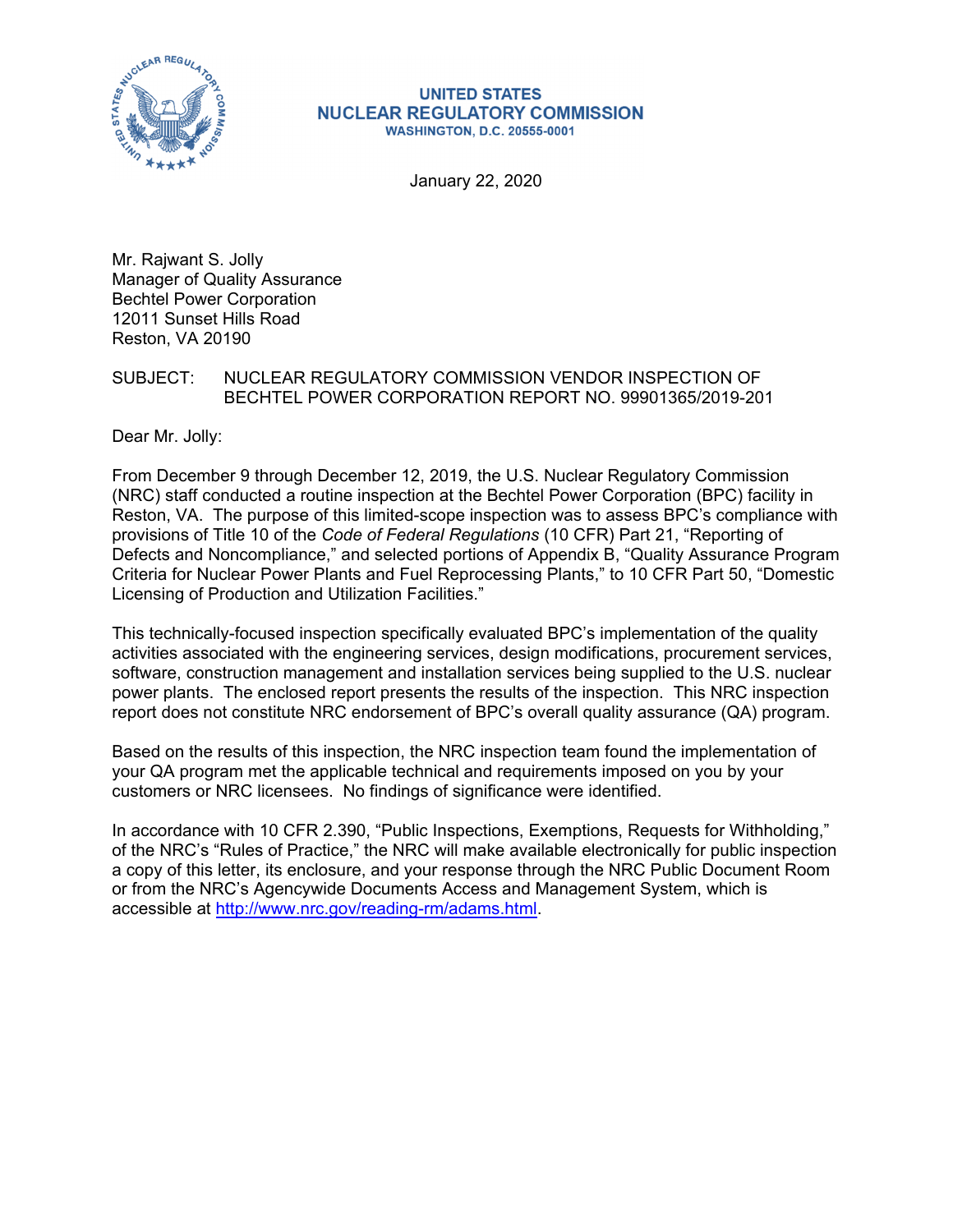If you have any questions concerning this matter, please contact Ms. Andrea Keim of my staff at (301)415-1671.

Sincerely,

Kerri A. Kavanagh, Chief */RA/*  Quality Assurance and Vendor Inspection Branch Division of Reactor Oversight Office of Nuclear Reactor Regulation

Docket No.: 99901365

EPID No.: I-2019-201-0072

Enclosure: Inspection Report No. 99901365/2019-201 and Attachment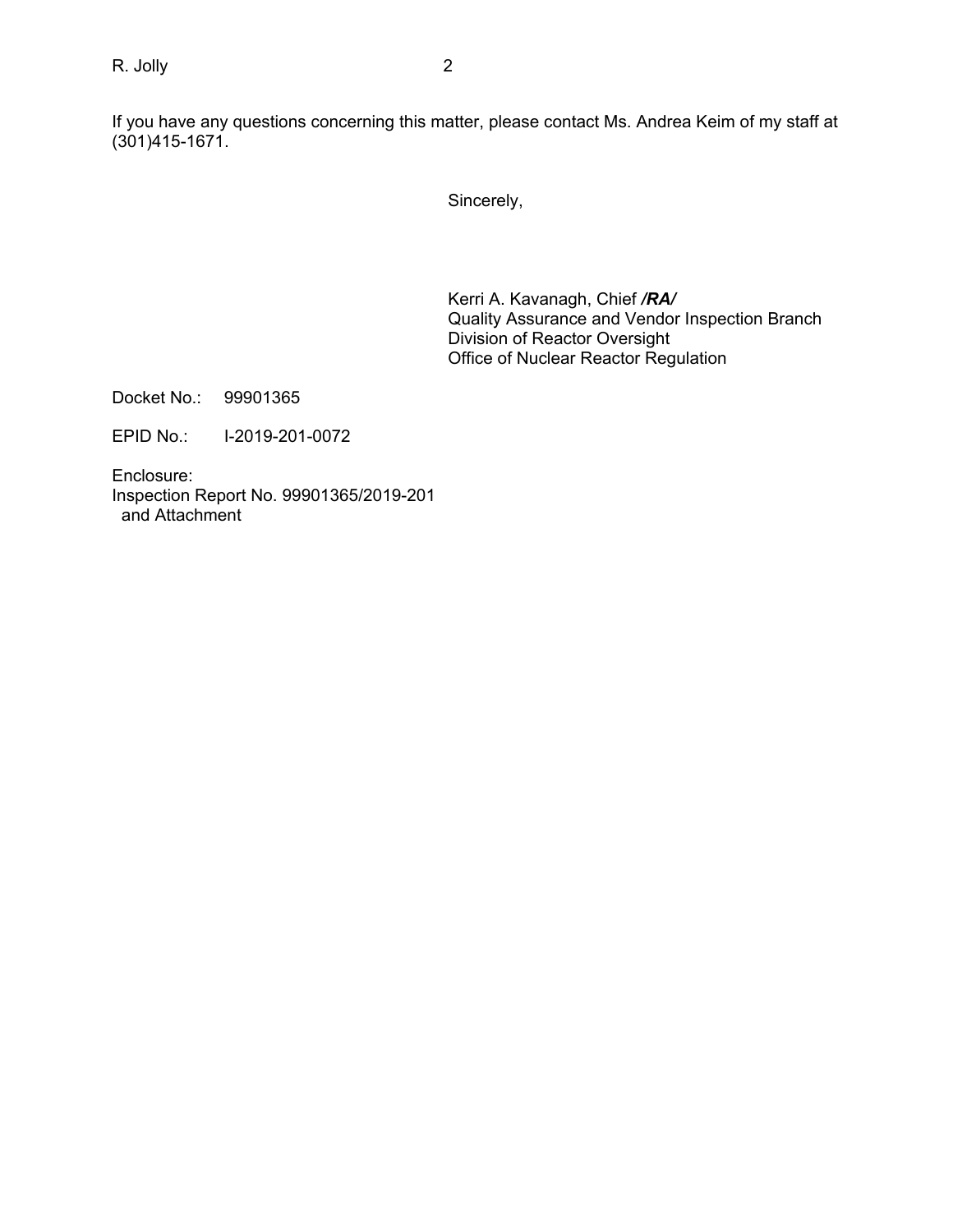## SUBJECT: US NUCLEAR REGULATORY COMMISSION VENDOR INSPECTION OF BECHTEL POWER CORPORATION REPORT NO. 99901365/2019-201 Dated: January 22, 2020

DISTRIBUTION: rsjolly@bechtel.com ConE\_Resource CMiller RFelts MYoung ASakadales NRR\_DRO\_IQVB Distribution

|               | <b>ADAMS Accession No.: ML</b> |              | <b>NRR-106</b>     |
|---------------|--------------------------------|--------------|--------------------|
| <b>OFFICE</b> | NRR/DRO/IQVB                   | NRR/DRO/IQVB | NRR/DRO/IQVB       |
| <b>NAME</b>   | AKeim                          | THerrity     | <b>CRoque-Cruz</b> |
| <b>DATE</b>   | 01/22/2020                     | 01/22/2020   | 01/22/2020         |
| <b>OFFICE</b> | NRR/DRO/IQVB                   |              |                    |
| <b>NAME</b>   | KKavanagh                      |              |                    |
| <b>DATE</b>   | 01/22/2020                     |              |                    |

**OFFICIAL RECORD COPY**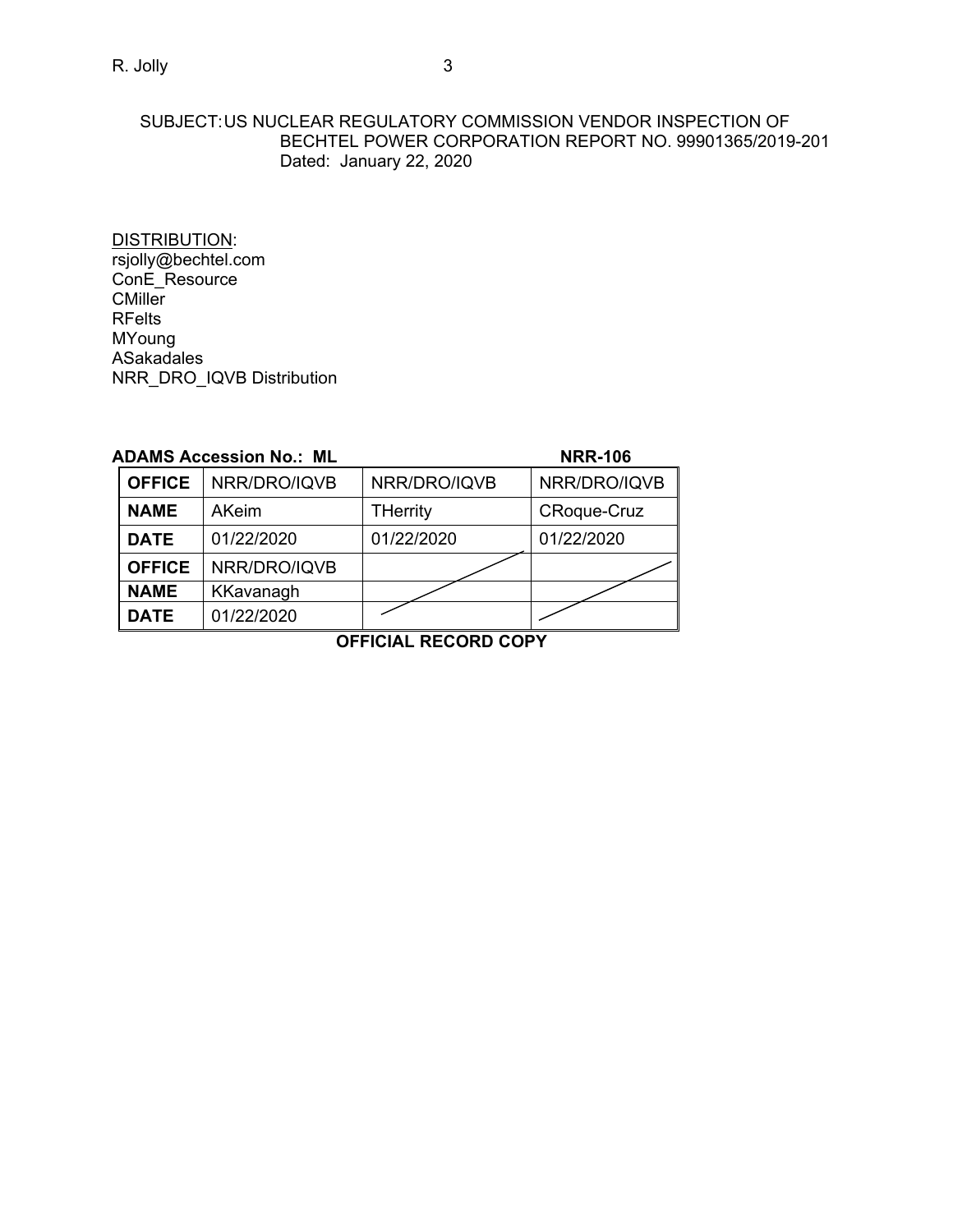## **U.S. NUCLEAR REGULATORY COMMISSION OFFICE OF NUCLEAR REACTOR REGULATION DIVISION OF REACTOR OVERSIGHT VENDOR INSPECTION REPORT**

| Docket No.:                       | 99901365                                                                                                                                                                                                                       |                              |                    |
|-----------------------------------|--------------------------------------------------------------------------------------------------------------------------------------------------------------------------------------------------------------------------------|------------------------------|--------------------|
| Report No.:                       | 99901365/2019-201                                                                                                                                                                                                              |                              |                    |
| Vendor:                           | <b>Bechtel Power Corporation</b><br>12011 Sunset Hills Road<br>Reston, VA 20190                                                                                                                                                |                              |                    |
| <b>Vendor Contact:</b>            | Mr. Rajwant S. Jolly<br>Manager of Quality Assurance<br>Email: rsjolly@bechtel.com<br>Phone: (703) 429-6095                                                                                                                    |                              |                    |
| <b>Nuclear Industry Activity:</b> | Bechtel Power Corporation's scope of supply for the U.S. nuclear<br>power plants includes engineering services, design modifications,<br>procurement services, software, construction management and<br>installation services. |                              |                    |
| <b>Inspection Dates:</b>          | December 9 - 12, 2019                                                                                                                                                                                                          |                              |                    |
| Inspectors:                       | Andrea Keim<br>Thomas Herrity NRR/DRO/IQVB<br>Carla Roque-Cruz                                                                                                                                                                 | NRR/DRO/IQVB<br>NRR/DRO/IQVB | <b>Team Leader</b> |
| Approved by:                      | Kerri A. Kavanagh, Chief<br>Quality Assurance and Vendor Inspection Branch<br>Division of Reactor Oversight<br>Office of Nuclear Reactor Regulation                                                                            |                              |                    |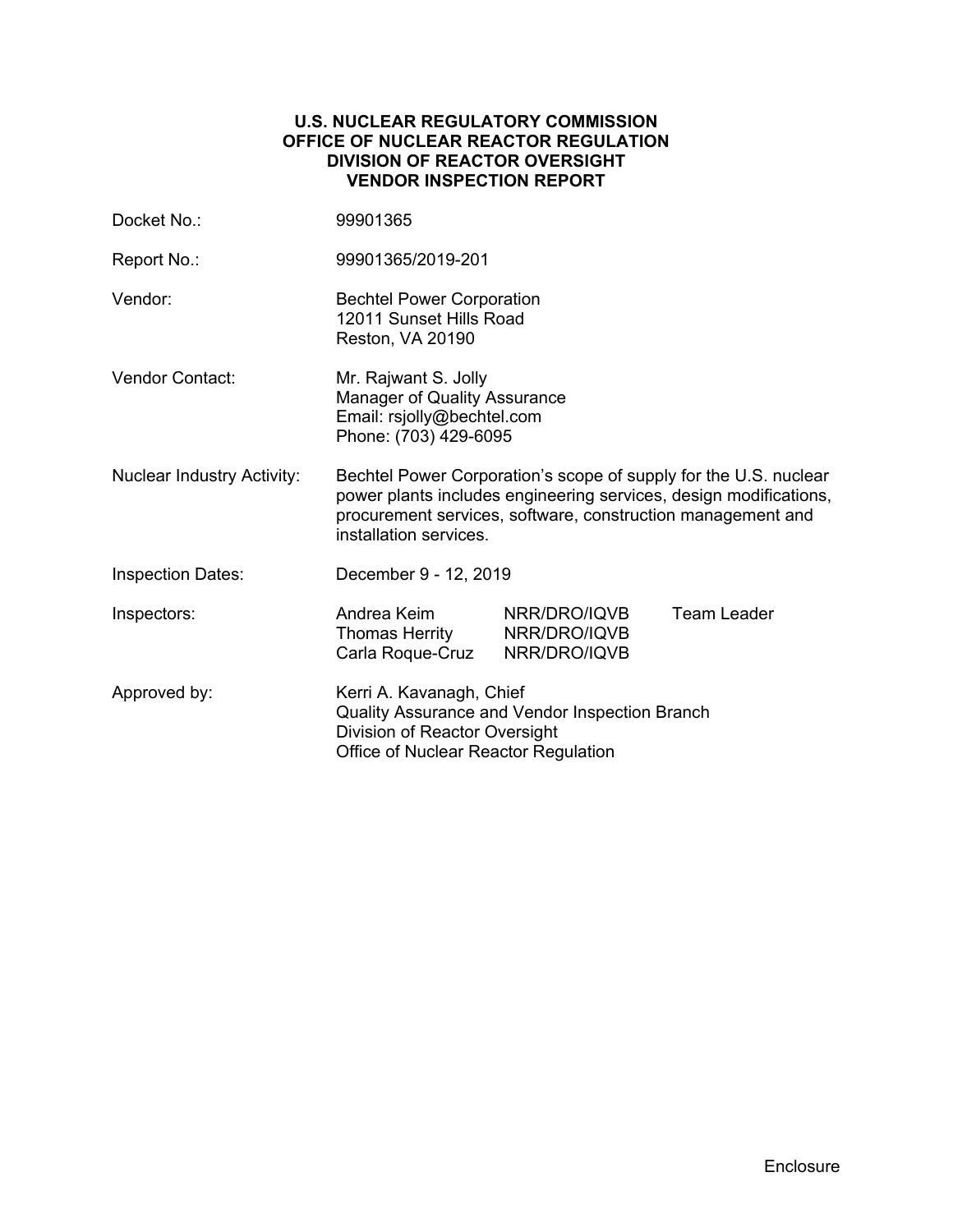# **EXECUTIVE SUMMARY**

#### Bechtel Power Corporation 99901365/2019-201

The U.S. Nuclear Regulatory Commission (NRC) staff conducted a routine vendor inspection at the Bechtel Power Corporation (BPC) facility in Reston, VA, to verify that it had implemented an adequate quality assurance (QA) program that complies with the requirements of Appendix B, "Quality Assurance Criteria for Nuclear Power Plants and Fuel Reprocessing Plants," to Title 10 of the *Code of Federal Regulations* (10 CFR) Part 50, "Domestic Licensing of Production and Utilization Facilities," and 10 CFR Part 21, "Reporting of Defects and Noncompliance." The NRC inspection team conducted the inspection from December 9 through December 12, 2019. The NRC previously inspected BPC in 2010 when BPC was located in Frederick, MD.

This technically-focused inspection specifically evaluated BPC's implementation of quality activities associated with engineering services, design modifications, procurement services, software, construction management and installation services provided to U.S. nuclear power plants.

These regulations served as the bases for the NRC inspection:

- Appendix B to 10 CFR Part 50
- 10 CFR Part 21

During the course of this inspection, the NRC inspection team implemented Inspection Procedure (IP) 43002, "Routine Inspections of Nuclear Vendors," dated January 27, 2019, IP 43004, "Inspection of Commercial-Grade Dedication Programs," dated January 27, 2019, and IP36100, "Inspection of 10 CFR Part 21 and Programs for Reporting Defects and Noncompliance," dated May 16, 2019.

The NRC inspection team concluded that BPC's QA policies and procedures comply with the applicable requirements of Appendix B to 10 CFR Part 50 and 10 CFR Part 21, and that BPC's personnel are implementing these policies and procedures effectively. The results of this inspection are summarized below.

#### 10 CFR Part 21 Program

The NRC inspection team reviewed BPC's policies and implementing procedures that govern its 10 CFR Part 21 program, to verify compliance with the requirements of 10 CFR Part 21. The NRC inspection team: (1) observed examples of the 10 CFR Part 21 postings; (2) reviewed BPC's policies and procedures governing compliance with 10 CFR Part 21; and (3) verified that BPC's non-conformance and corrective action programs provide a link to the 10 CFR Part 21 program. No findings of significance were identified.

#### Corrective Action

The NRC inspection team reviewed BPC's implementation of its policies and procedures governing corrective actions to verify compliance with the requirements of Criterion XVI, "Corrective Actions", of Appendix B to 10 CFR Part 50. The NRC inspection team verified that the procedures contained sufficient guidance for non-conforming and deficient conditions and the procedures ensure that the conditions are evaluated for 10 CFR Part 21 applicability. The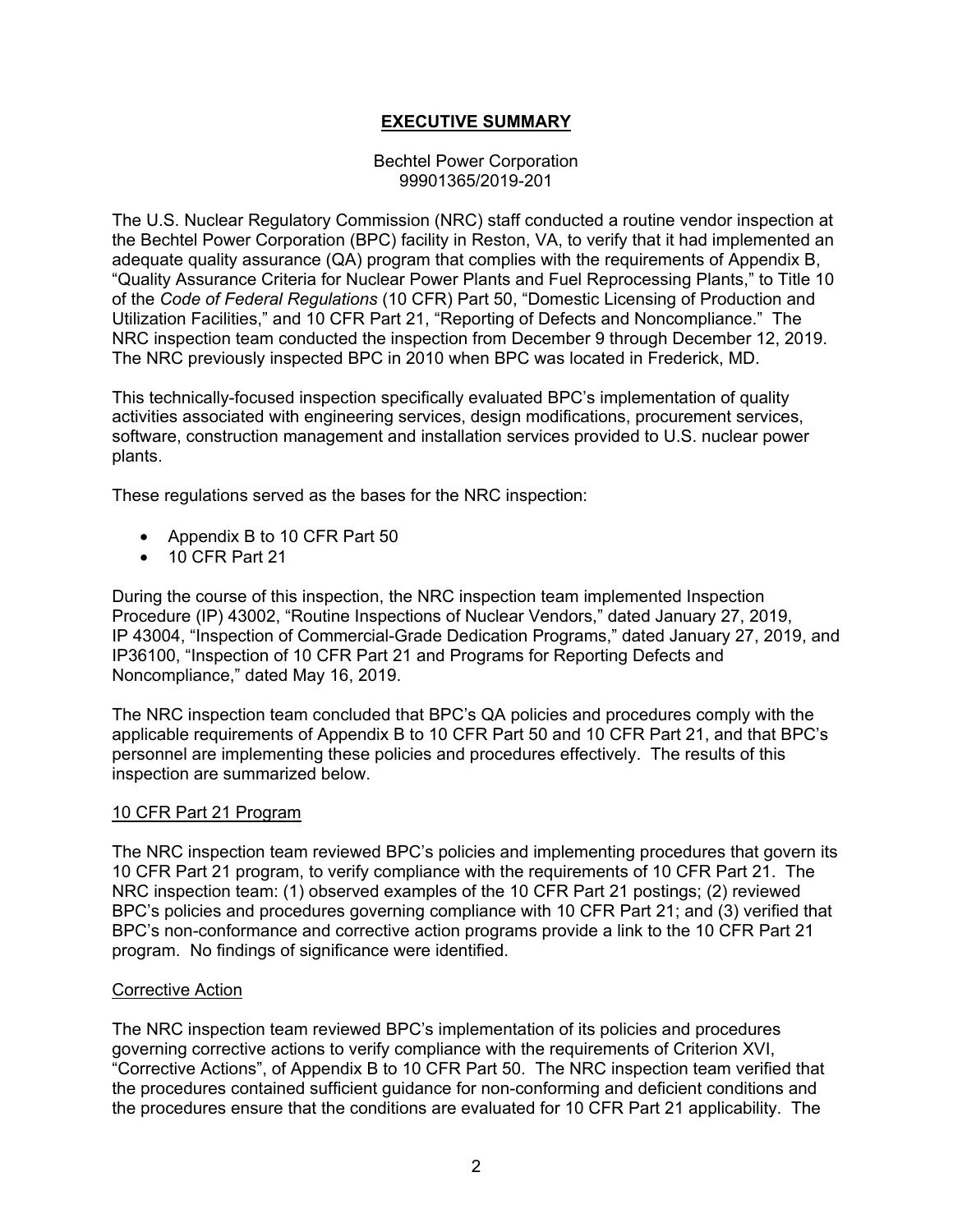NRC inspection team reviewed a sample of condition reports (CRs) to verify that they demonstrate compliance with 10 CFR 50 Appendix B regulatory requirements and adherence to BPC procedures.

The NRC inspection team also reviewed BPC's actions associated with its response to a Notice of Violation (NOV) contained in NRC Inspection Report 99901365/2010-201-01. The NRC inspection team verified that BPC had taken adequate corrective action to address NOV 99901365/2010-201-01. This NOV is now closed.

The NRC inspection team determined that BPC's implementation of its policies and procedures associated with corrective actions met the requirements of Criterion XVI, of Appendix B to 10 CFR Part 50. No findings of significance were identified.

## Design Control

The NRC inspection team reviewed BPC's policies and implementing procedures that govern the implementation of its design control program to verify compliance with the requirements of Criterion III, "Design Control," of Appendix B to 10 CFR Part 50. The NRC inspection team reviewed a sample of design change packages and calculations packages. No findings of significance were identified.

## Commercial Grade Dedication of Software

The NRC inspection team reviewed BPC's policies and implementing procedures that govern the implementation of its commercial grade dedication (CGD) program to verify compliance with the requirements of Criterion III, Criterion IV, "Procurement Document Control," and Criterion VII, "Control of Purchased Material, Equipment, and Services," of Appendix B to 10 CFR Part 50. The NRC inspection team reviewed a sample of BPC's CGD packages for software to assess the elements of BPC's CGD program. The NRC inspection team noted that BPC has specific procedures and engineering instructions used for dedication of software. The process is guided by several forms that must be completed during different steps. No findings of significance were identified.

## Supplier Oversight and Supplier Audits

The NRC inspection team reviewed BPC's policies and implementing procedures that govern the implementation of its supplier oversight program to verify compliance with the requirements of Criterion IV, "Procurement Document Control," Criterion VII, "Control of Purchased Material, Equipment, and Services," and XVIII, "Audits," of Appendix B to 10 CFR Part 50. The NRC inspection team reviewed a sample of BPC's procurement documents and supplier audits. No findings of significance were identified.

## Internal Audits

The NRC inspection team reviewed the policies and procedures that govern the implementation of BPC's internal audit program to verify compliance with the regulatory requirements in Criterion XVIII, "Audits," of Appendix B to 10 CFR Part 50. The NRC inspection team reviewed the frequency of the internal audits, the independence and qualification of auditors, the objective evidence and verified findings were captured in the corrective action program. No findings of significance were identified.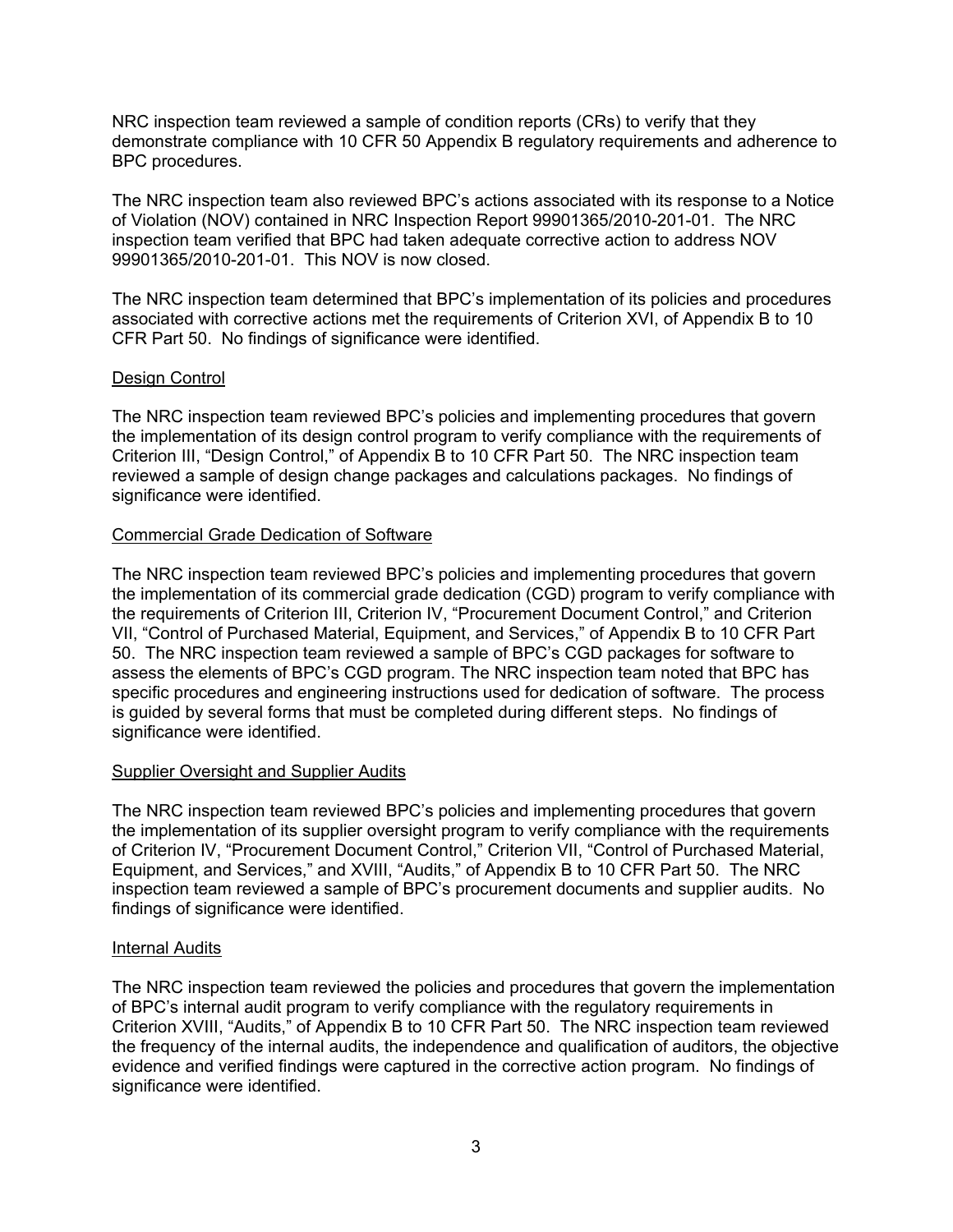# **REPORT DETAILS**

## 1. 10 CFR Part 21 Program

#### a. Inspection Scope

The NRC inspection team reviewed Bechtel Power Corporation's (BPC's) policies and implementing procedures that govern the implementation of its Title 10 of the *Code of Federal Regulations* (10 CFR) Part 21, "Reporting of Defects and Noncompliance," program to verify compliance with the regulatory requirements. In addition, the NRC inspection team evaluated the 10 CFR Part 21 postings and a sample of BPC's purchase orders (PO) for compliance with the requirements of 10 CFR 21.21, "Notification of Failure to Comply or Existence of a Defect and its Evaluation," and 10 CFR 21.31, "Procurement Documents." The NRC inspection team also verified that BPC's nonconformance and corrective action procedures provide a link to the 10 CFR Part 21 program. Furthermore, for a sample of 10 CFR Part 21 evaluations performed by BPC, the NRC inspection team verified that BPC had effectively implemented the requirements for evaluating deviations and failures to comply. The NRC inspection team verified that the notifications were performed in accordance with the requirements of 10 CFR 21.21, as applicable.

The NRC inspection team also discussed the 10 CFR Part 21 program with BPC's management and technical staff. The attachment to this inspection report lists the documents reviewed by the NRC inspection team.

b. Observations and Findings

No findings of significance were identified.

c. Conclusion

The NRC inspection team concluded that BPC is implementing its 10 CFR Part 21 program in accordance with the regulatory requirements of 10 CFR Part 21. Based on the limited sample of documents reviewed, the NRC inspection team also determined that BPC is implementing its policies and procedures associated with the 10 CFR Part 21 program. No findings of significance were identified.

#### 2. Corrective Action

#### a. Inspection Scope

The NRC inspection team reviewed BPC's implementation of its policies and procedures governing corrective actions, in order to verify compliance with the requirements of Criterion XVI, "Corrective Actions", of Appendix B, "Quality Assurance Criteria for Nuclear Power Plants and Fuel Reprocessing Plants," to 10 CFR Part 50, "Domestic Licensing of Production and Utilization Facilities." The NRC inspection team reviewed the current corrective actions, nonconformance and Part 21 procedures and verified they contained sufficient guidance for entering conditions into the corrective action program, and that the programs provide sufficient guidance leading to a Part 21 applicability evaluation.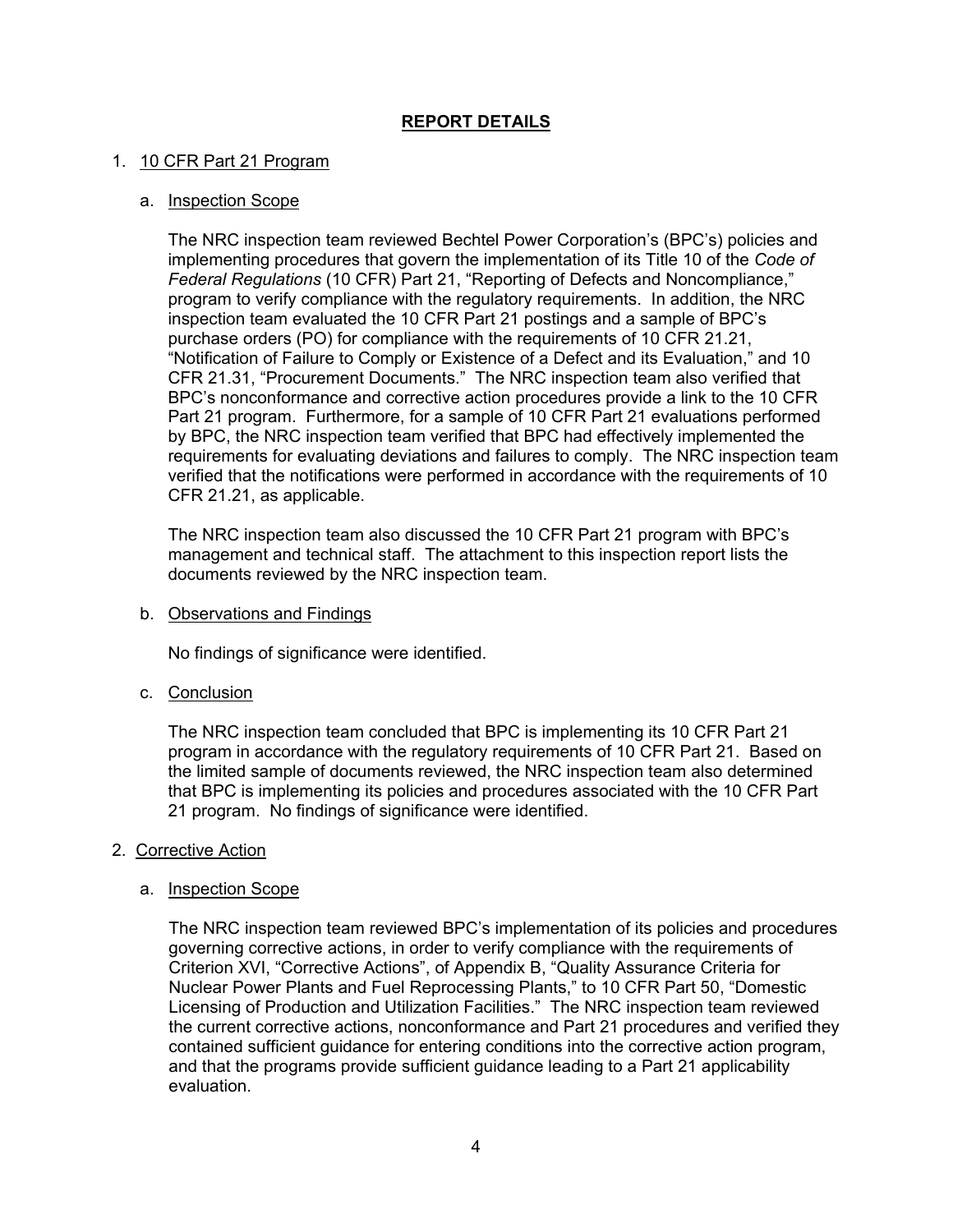The NRC inspection team reviewed a sample of condition reports (CRs) to verify that the appropriateness of actions taken and timeliness of those recorded actions. The specific CRs reviewed are listed in the Appendix to this report. The NRC inspection team witnessed a condition report review committee (CRRC) screening meeting and verified BPC's adherence to procedures assessing the conditions and assigning action items to address the condition. The attachment to this inspection report lists the documents reviewed and the staff interviewed by the NRC inspection team.

In addition, the NRC inspection team reviewed BPC's corrective actions to address NOV 99901365/2010-201-01 from the NRC's 2010 Inspection.

b. Observations and Findings

No findings of significance were identified.

## Corrective Action Associated with Violation No. 99901365/2010-201-01

The Notice of Violation (NOV) documented that, BPC's procedure 1CM-M01G-00110, "Reporting of Defects and Noncompliance to the Nuclear Regulatory Commission (10 CFR Part 21)," Revision 000, dated February 15, 2010, did not correctly begin the 60-day evaluation period. The NRC inspection team verified that the current BPC program correctly defines discovery and complies with the regulatory requirements.

c. Conclusion

The NRC inspection team concluded that BPC adequately implemented its corrective action program in accordance with the regulatory requirements of Criterion XVI of Appendix B to 10 CFR Part 50. Based on the limited sample of documents reviewed, the NRC inspection team also determined that BPC is implementing its policies and procedures associated with the corrective action programs. No findings of significance were identified.

#### 3. Design Control

#### a. Inspection Scope

The NRC inspection team reviewed BPC's policies and implementing procedures that govern the implementation of its design control program to verify compliance with the regulatory requirements of Criterion III, "Design Control," to 10 CFR Part 50.

The NRC inspection team verified that the design and procurement specifications were properly translated into BPC's calculations, design change packages and drawings. The documents reviewed contained appropriate technical details and received appropriate review and approval.

The NRC inspection team also discussed the design control program with BPC's management and technical staff. The attachment to this inspection report lists the documents reviewed by the NRC inspection team.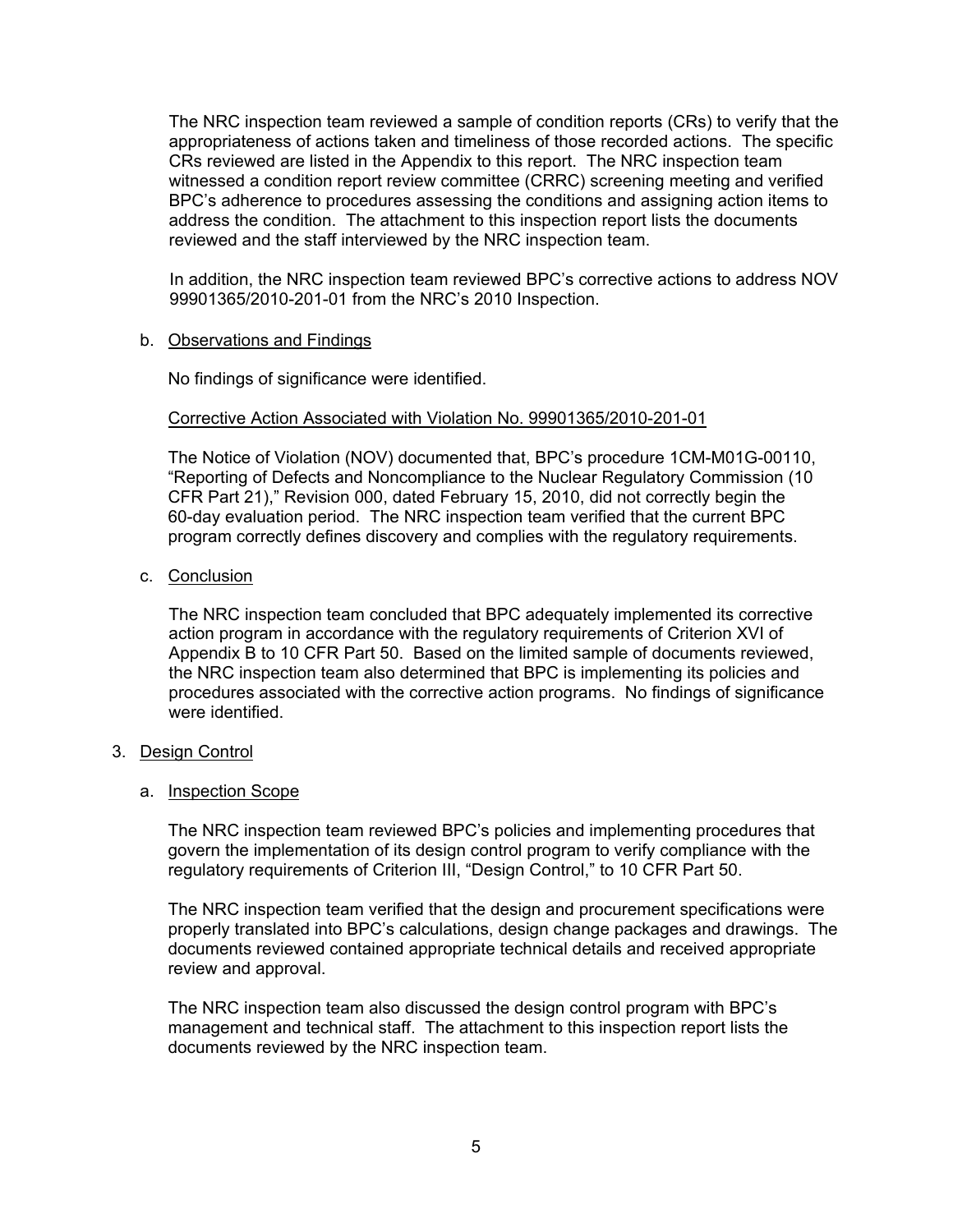#### b. Observations and Findings

No findings of significance were identified.

## c. Conclusion

The NRC inspection team concluded that BPC is implementing its design control in accordance with the regulatory requirements of Criterion III of Appendix B to 10 CFR Part 50. Based on the limited sample of documents reviewed, the NRC inspection team determined that BPC is effectively implementing its policies and procedures associated with the design control. No findings of significance were identified.

## 4. Commercial-Grade Dedication of Software

## a. Inspection Scope

The NRC inspection team reviewed BPC's policies and implementing procedures that govern the implementation of its commercial-grade dedication (CGD) program, specifically for software, to verify compliance with the requirements of Criterion III, "Design Control," Criterion IV, "Procurement Document Control," and Criterion VII, "Control of Purchased Material, Equipment, and Services," of Appendix B to 10 CFR Part 50. The NRC inspection team reviewed a sample of software CGD packages and interviewed BPC staff on the CGD processes and procedures.

The NRC inspection team reviewed BPC specific procedures and engineering instructions used for dedication of software. The process is guided by several forms (exhibits) that must be completed during different steps. The CGD packages contained the Commercial Grade Item/Commercial Grade Service evaluation form, Software CGD compliance checklist, Critical Characteristics for Acceptance (CCFA) Verification form, CGD release form, and Design verification report. The NRC inspection team noted that one of BPC's forms has a list of pre-determined, generic, critical characteristics (CCs) for software with the basis and justification for selection and that designated staff selects the CCs that need to be evaluated and accepted for the specific software to be dedicated.

The NRC inspection team selected a sample of dedication packages for software used for safety-related applications and dedicated by BPC and noted that the packages contained the forms and/or exhibits as required by BPC's CGD process. The NRC inspection team noted that the dedication packages covered areas such as software packaging, software errors, changes to software, documentation included with software, credible failure mechanisms and safety functions. All forms were signed by the technical staff and experts involved in the dedication process and by BPC management at appropriate levels.

The NRC inspection team also discussed the CGD program with BPC's management and technical staff. The attachment to this inspection report lists the documents reviewed by the NRC inspection team.

## b. Observations and Findings

No findings of significance were identified.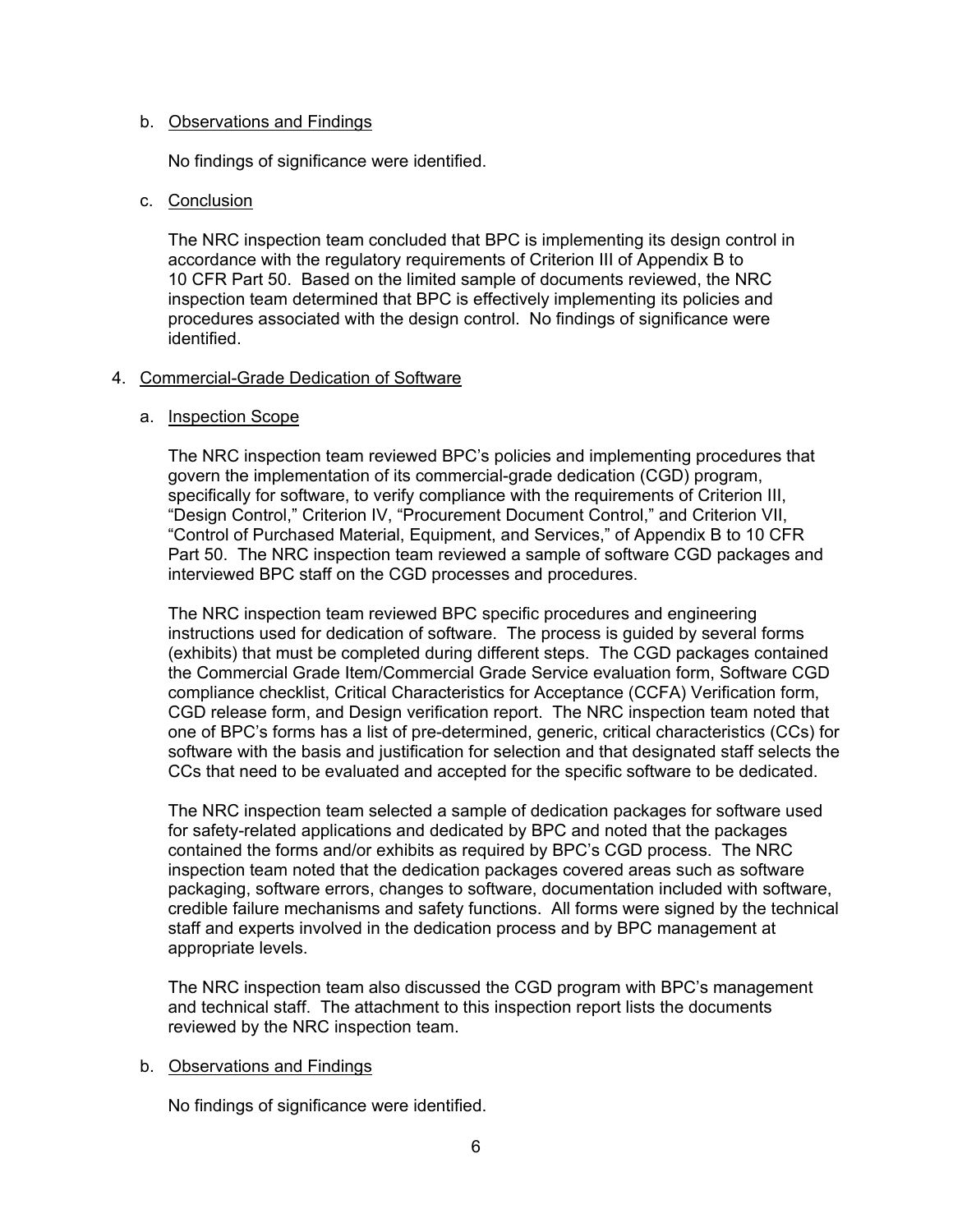## c. Conclusion

The NRC inspection team concluded that BPC is implementing its CGD program for software in accordance with the regulatory requirements of Criterion III, Criterion IV, and Criterion VII of Appendix B to 10 CFR Part 50. Based on the sample of documents reviewed, the NRC inspection team also determined that BPC is implementing its policies and procedures associated with the CGD process. No findings of significance were identified.

## 5. Supplier Oversight and Supplier Audits

## a. Inspection Scope

The NRC inspection team reviewed BPC's policies and implementing procedures that govern the implementation of its supplier oversight and external audit programs to verify compliance with the requirements of Criterion IV, "Procurement Document Control," Criterion VII, "Control of Purchased Material, Equipment, and Services," and Criterion XVIII, "Audits," of Appendix B to 10 CFR Part 50.

For the sample of purchase orders (POs) reviewed, the NRC inspection team verified that the POs included, as appropriate, the applicable technical and quality requirements. For the sample of external audits reviewed, the NRC inspection team verified the audit reports included an audit plan, any findings identified, adequate documented objective evidence of compliance with the applicable requirements and lead auditor qualification documentation, as required by BPC's procedures. The NRC inspection team also reviewed BPC's lead auditor qualifications and verified that audit results are reviewed by BPC's responsible management.

The NRC inspection team also discussed the supplier oversight processes and procedures with BPC's management and technical staff. The attachment to this inspection report lists the documents reviewed and the staff interviewed by the NRC inspection team.

#### b. Observations and Findings

No findings of significance were identified.

c. Conclusion

The NRC inspection team concluded that BPC is implementing its supplier oversight program and external audits in accordance with the regulatory requirements of Criterion IV, Criterion VII, and Criterion XVIII of Appendix B to 10 CFR Part 50. Based on the limited sample of documents reviewed, the NRC inspection team also determined that BPC is implementing its policies and procedures associated with the supplier oversight program and external audits. No findings of significance were identified.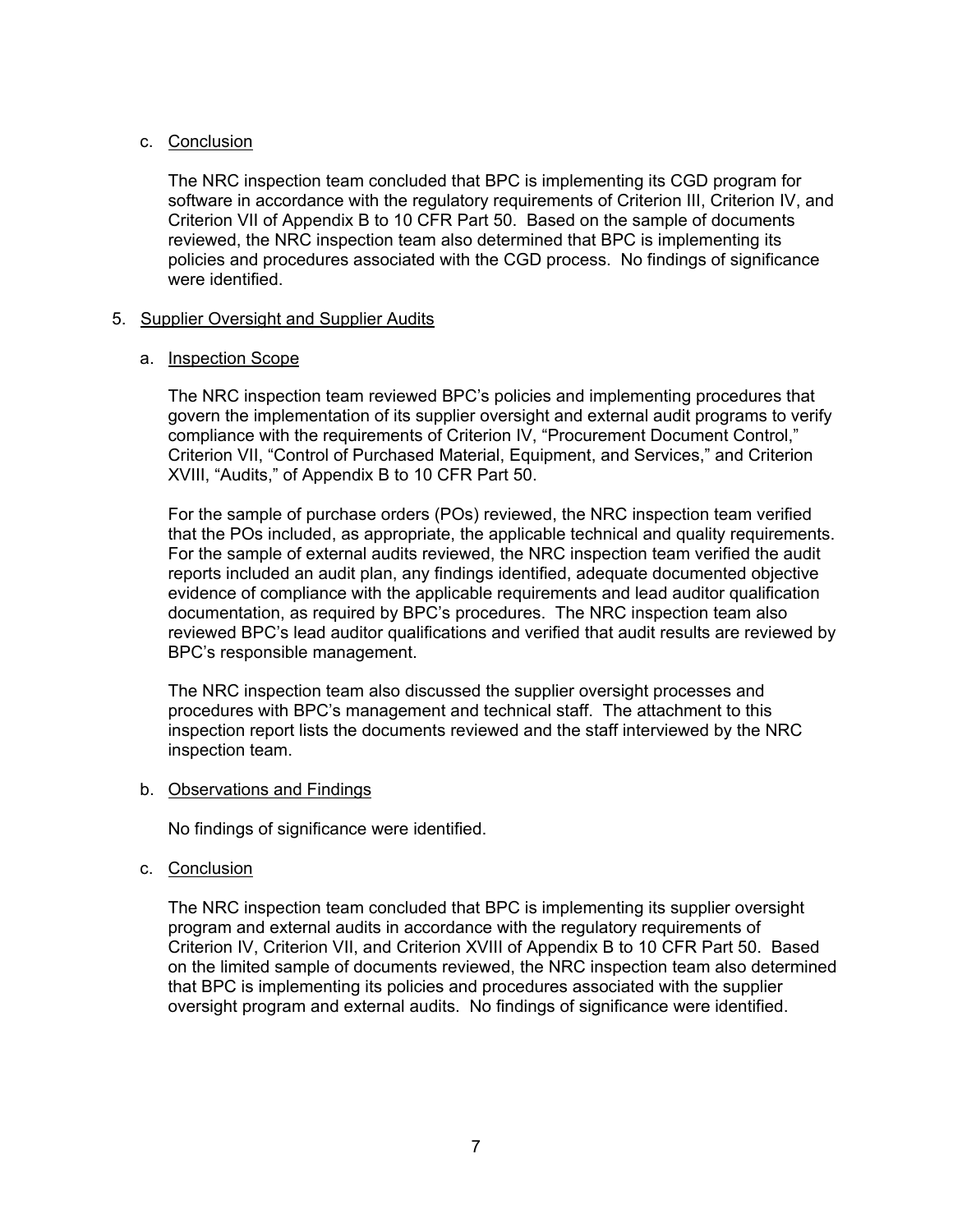#### 6. Internal Audits

#### a. Inspection Scope

The NRC inspection team reviewed BPC's policies and implementing procedures that govern the implementation of its internal audit program to verify compliance with the requirements of Criterion XVIII, "Audits" of Appendix B to 10 CFR Part 50.

The NRC inspection team reviewed a sample of internal audits. The NRC inspection team verified that BPC prepared and approved plans that identify the audit scope and criteria to be audited. The NRC inspection team confirmed that the audit reports contained objective evidence of the areas reviewed. The NRC inspection team verified that audit findings were entered into the corrective action program. The NRC inspection team also verified that lead auditors were adequately qualified.

The NRC inspection team also discussed the internal audit program with BPC's management and technical staff. The attachment to this inspection report lists the documents reviewed by the NRC inspection team.

#### b. Observations and Findings

No findings of significance were identified

## c. Conclusion

The NRC inspection team concluded that BPC is implementing its internal audit program in accordance with the regulatory requirements of Criterion XVIII of Appendix B to 10 CFR Part 50. Based on the limited sample of documents reviewed, the NRC inspection team finds that BPC is adequately implementing its policies and procedures associated with internal audits. No findings of significance were identified.

#### 5. Entrance and Exit Meetings

On December 9, 2019, the NRC inspection team discussed the scope of the inspection with Ms. Margaret McCullough, President of BPC, and other members of BPC's management and technical staff. On December 12, 2019, the NRC inspection team presented the inspection results and observations during an exit meeting with Ms. Margaret McCullough, and other members of BPC's management and technical staff. The attachment to this report lists the attendees of the entrance and exit meetings, as well as those individuals whom the NRC inspection team interviewed.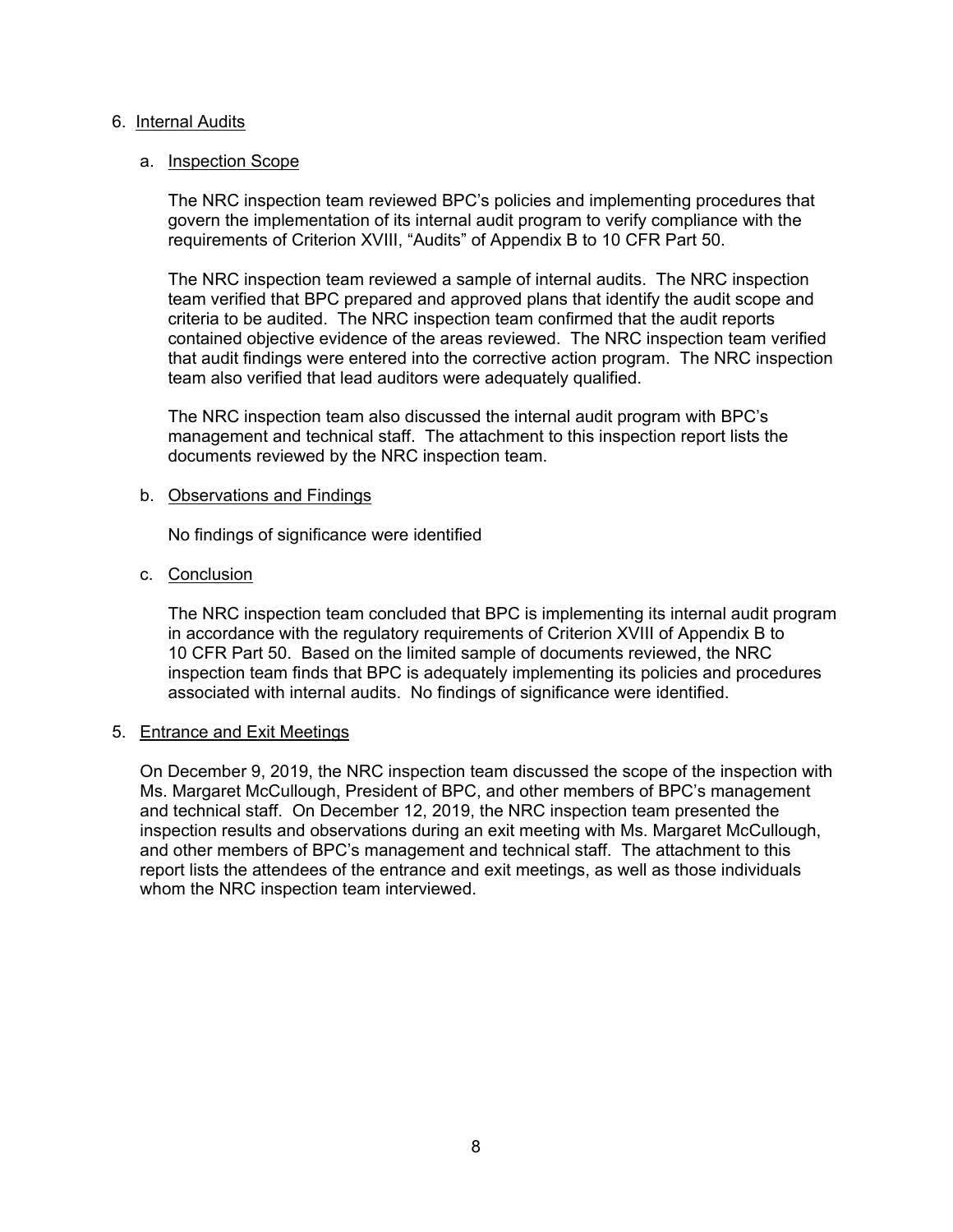# **ATTACHMENT**

# 1. ENTRANCE/EXIT MEETING ATTENDEES

| <b>Name</b>           | <b>Title</b>                                             | <b>Affiliation</b> | <b>Entrance</b>    | <b>Exit</b> | Interviewed |
|-----------------------|----------------------------------------------------------|--------------------|--------------------|-------------|-------------|
| Rajwant Jolly         | Manager of<br>Quality<br>Assurance (QA)                  | <b>BPC</b>         | X                  | X           | X           |
| Deborah Smith         | Engineering<br>Planning<br>Manager                       | <b>BPC</b>         | X                  | $X^*$       |             |
| Franco Moi            | <b>ESL Coordinator</b>                                   | <b>BPC</b>         | X.                 | X           |             |
| <b>Robert Bybel</b>   | Project QA<br>Manager                                    | <b>BPC</b>         | X                  |             |             |
| <b>Ed Sherow</b>      | Engineering<br>Manager<br><b>Nuclear Power</b>           | <b>BPC</b>         | X                  |             |             |
| Greg Fouché           | <b>Nuclear A&amp;PS</b><br>Manager                       | <b>BPC</b>         | X                  | $X^*$       |             |
| <b>Ahmet Tokpinar</b> | VP and<br>Operations<br>Manager                          | <b>BPC</b>         | X                  |             |             |
| Margaret McCullough   | President, BPC                                           | <b>BPC</b>         | X                  |             |             |
| Garry May             | <b>Nuclear</b><br>Construction<br><b>Quality Manager</b> | <b>BPC</b>         | X                  | X           |             |
| Khadeejah Yanes       | <b>Quality Engineer</b>                                  | <b>BPC</b>         | $X^*$              | X           |             |
| Dena Volovar          | Manager of NSE                                           | <b>BPC</b>         | $X^*$              | X           |             |
| Lisa Myers            | Document<br>Control                                      | <b>BPC</b>         | $X^{\star}$        |             |             |
| <b>Gail Toddings</b>  | Manager of Office<br>and Adm<br>Services                 | <b>BPC</b>         | $\mathsf{X}^\star$ | X           |             |
| Trisha O'Toole        | Manager of<br>Procurement and<br>Contracts               | <b>BPC</b>         | $X^*$              | X           |             |
| <b>Russel Daniels</b> | Manager of<br>Engineering                                | <b>BPC</b>         | $X^*$              |             |             |
| Jason Hatfield        | Manager of<br>Startup<br>Commissioning<br>and Operation  | <b>BPC</b>         | X*                 |             |             |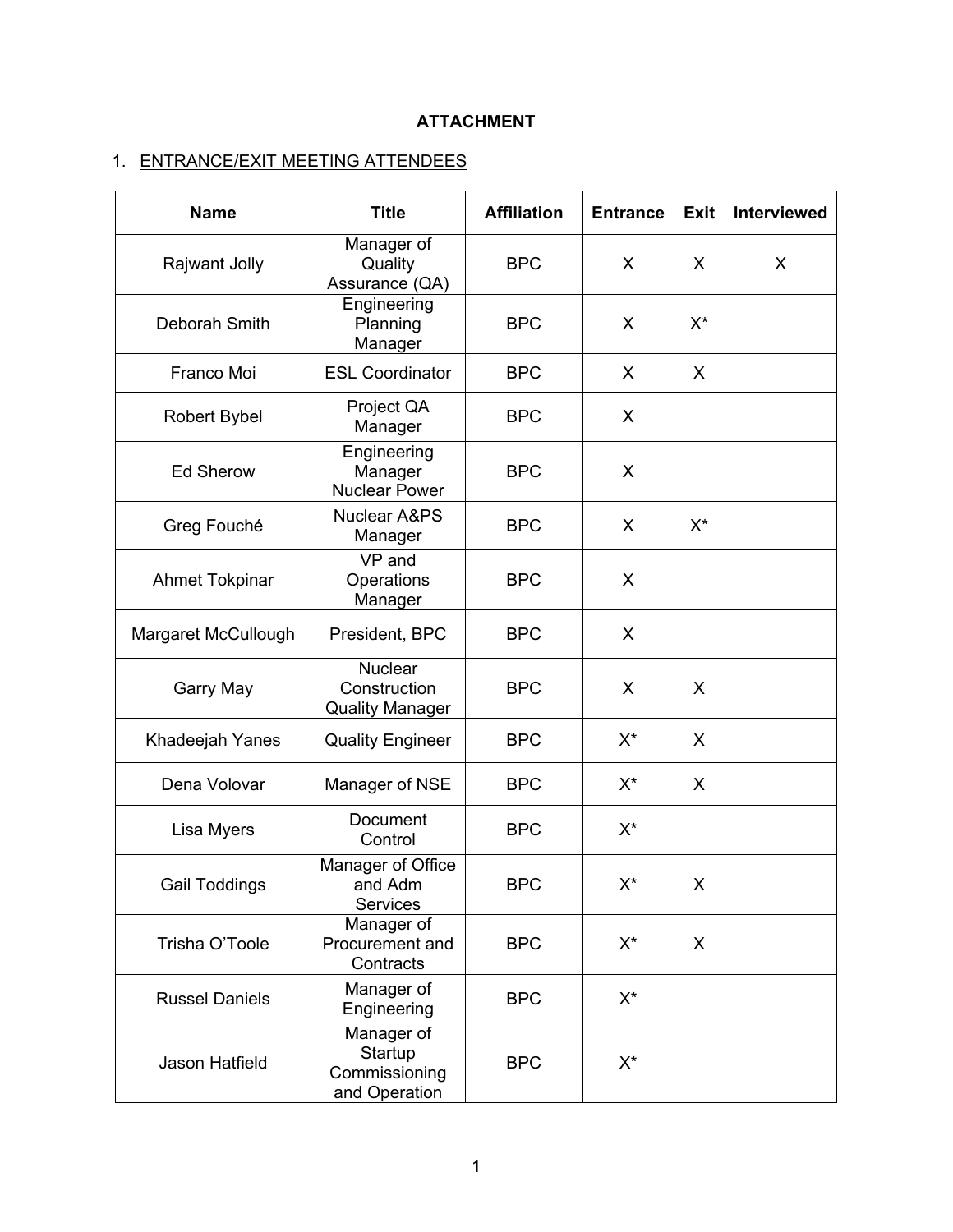| <b>Name</b>           | <b>Title</b>                             | <b>Affiliation</b> | <b>Entrance</b> | <b>Exit</b>        | Interviewed |
|-----------------------|------------------------------------------|--------------------|-----------------|--------------------|-------------|
| <b>John Atwell</b>    | Manager of<br>Operation                  | <b>BPC</b>         | $X^*$           |                    |             |
| Barbara Rusinko       | President of<br>NS&E                     | <b>BPC</b>         | $X^*$           |                    |             |
| Cynthia Riviera       | Manager                                  | <b>BPC</b>         | $X^{\star}$     | $X^*$              |             |
| <b>Cindy Ford</b>     | Records and<br>Information<br>Manager    | <b>BPC</b>         | $X^*$           | $X^*$              |             |
| Dave Sprague          | Vogtle-Project<br><b>Quality Manager</b> | <b>BPC</b>         | $X^*$           |                    |             |
| <b>Tamer Rezk</b>     | Vogtle-Project QA<br>Manager             | <b>BPC</b>         | $X^*$           |                    |             |
| <b>Bill Olsen</b>     | <b>Welding and NDE</b>                   | <b>BPC</b>         | X*              |                    |             |
| <b>Flay Peterson</b>  | <b>Project Controls</b>                  | <b>BPC</b>         |                 | X                  |             |
| <b>Charlie Givens</b> | Engineering                              | <b>BPC</b>         |                 | X                  | X           |
| Jim Rugg              | Manager of<br>Quality                    | <b>BPC</b>         |                 | X                  | X           |
| Mike McHood           | Geotechnical<br>Engineer                 | <b>BPC</b>         | $X^*$           |                    | X           |
| Michelle Clay         | Project<br>Administrator                 | <b>BPC</b>         |                 |                    | X           |
| Susan High            | <b>Project Controls</b><br>Manager       | <b>BPC</b>         |                 |                    | X           |
| Lisa Myers            | Document<br>Control                      | <b>BPC</b>         | X*              |                    |             |
| Kerri Kavanagh        | <b>Branch Chief</b>                      | <b>NRC</b>         |                 | $\mathsf{X}^\star$ |             |
| Andrea Keim           | Inspection Team<br>Leader                | <b>NRC</b>         | X               | X                  |             |
| <b>Thomas Herrity</b> | Inspector                                | <b>NRC</b>         | X               | X                  |             |
| Carla Roque-Cruz      | Inspector                                | <b>NRC</b>         | X               | X                  |             |

\* via telephone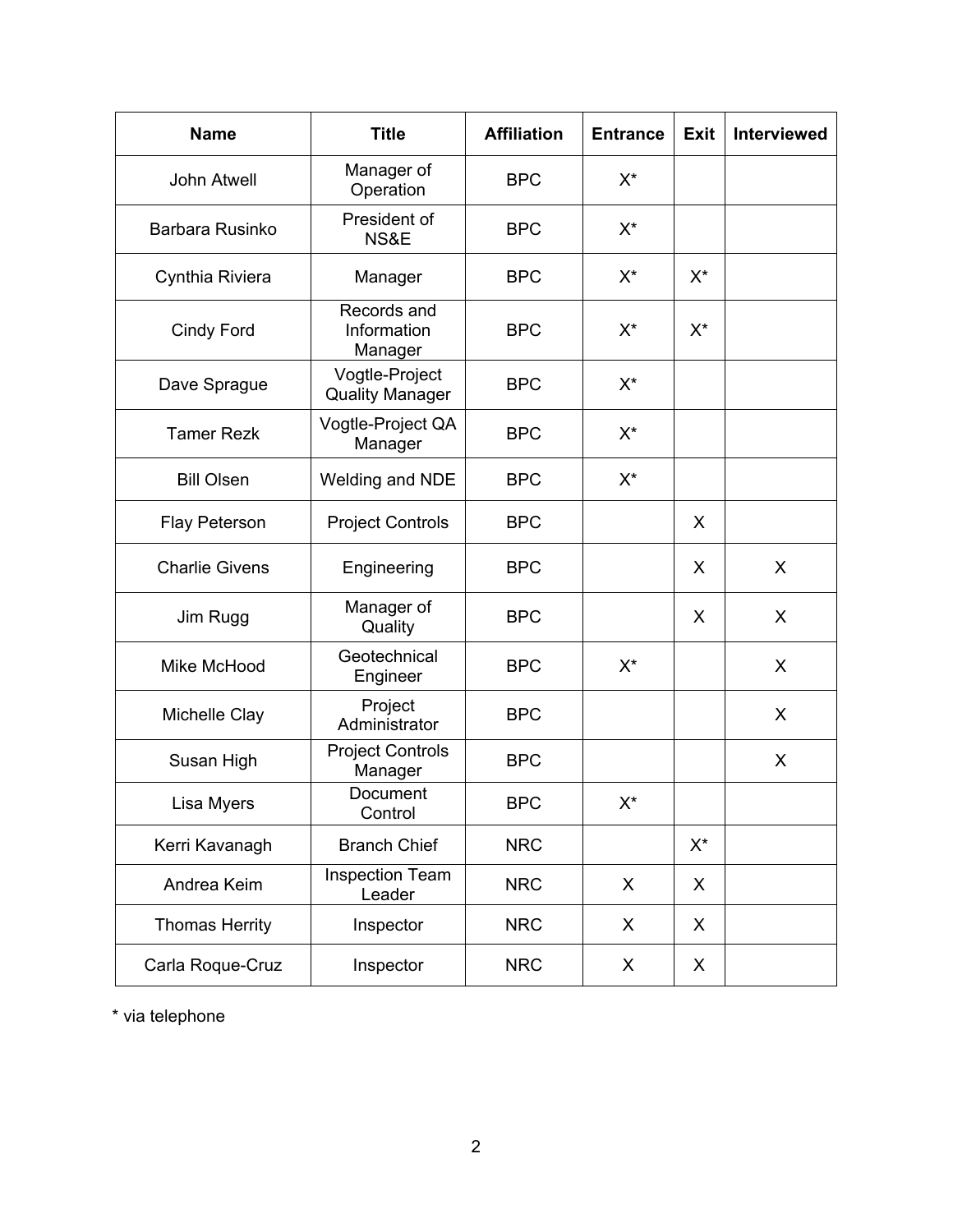# 2. INSPECTION PROCEDURES USED

Inspection Procedure (IP) 36100, "Inspection of 10 CFR Part 21 and Programs for Reporting Defects and Noncompliance," dated May 16, 2019.

IP 43002, "Routine Inspections of Nuclear Vendors," dated January 27, 2019.

IP 43004, "Inspection of Commercial-Grade Dedication Programs," dated January 27, 2019.

# 3. LIST OF ITEMS OPENED, CLOSED, AND DISCUSSED

| <b>Item Number</b>   | <b>Status</b> | Type       | <b>Description</b> |
|----------------------|---------------|------------|--------------------|
| 99901365/2010-201-01 | <b>CLOSED</b> | <b>NOV</b> | 10 CFR Part 21     |

# 4. DOCUMENTS REVIEWED

## Policies and Procedures

- GQN-GAQG-N0001-008, "Bechtel Power Corporation, Nuclear Quality Assurance Manual (NQAM)," Revision 008, dated July 30, 2018
- Supplier Quality Manual 12th Edition, Revision 002, May 30, 2017
- Engineering Department Procedure Instruction (EDPI)-3DP-G00G-00001, "Master Index," Revision 007, October 30, 2019
- EDPI-3DP-G04G-00037, "Design Calculations," Revision 009, June 28, 2019
- EDPI-3DP-G04G-00066, "Reporting Deviations, Defects, and Noncompliance to the NRC," Revision 005, October 30, 2019
- EDPI-3DP-G04G-00061, "Nonconformance Reports (NCRs)," Revision 000, December 20, 2016
- EDPI-3DP-G06G-00001, "Material Requisitions," Revision 000, October 30, 2019
- EDPI-3DP-G06G-00002, "Contracts, Subcontracts, and Service Requisitions," Revision 005, August 05, 2012
- EDPI-3DP-G06G-00009, "Supplier Document and Data Submittal Quality and Review Process Requests," Revision 007, December 20, 2018
- EDPI 3DP-G06G-00010, "Specifying and Evaluating Supplier Quality Management System or QA Program Requirements," Revision 011, dated December 20, 2018
- EDPI-3DP-G06G-00020, "Commercial Grade Dedication," Revision 004, October 15, 2018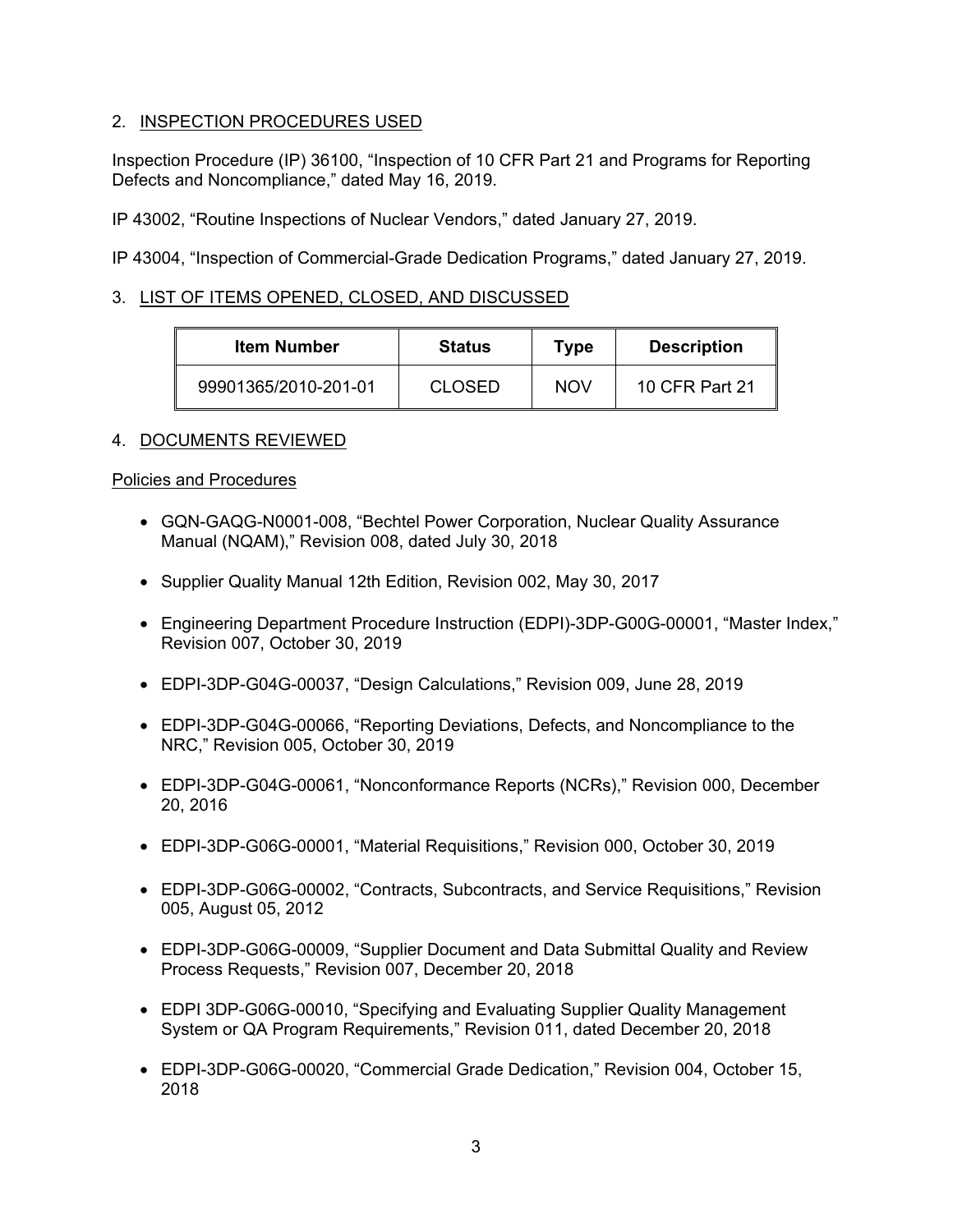- Nuclear, Security and Environmental Nuclear Work Process Procedure (NS&E WPP)- 4MP-T81C-N7104, "Control of Nonconforming Items," Revision 1, November 07, 2018
- NS&E WPP-4MP-T81C-N7108, "Corrective Action Management," Revision 1, November 13, 2018
- EDPI-3DP-G04R-00085, "Qualification of Computer Software for Use in Nuclear Safety Related Application," Revision 001, April 24, 2017
- EDPI-3DP-G04R-00038, "Computer Program Error Notification," Revision 002, October 15, 2018
- 3DP-G04R-06036, "Appendix G to 3DP-G04R-00036 NS&E G&HS Approved Computer Program List," Rev 003, September 19, 2019
- Bechtel Management Instruction (BMI)-1CM-M01G-00110, "Reporting Defects and Noncompliance to the Nuclear Regulatory Commission (10 CFR Part 21)," Revision 002, December 20, 2018
- BMI-283, "Corrective Action Program," Revision 003, November 1, 2018
- BMI-283A, "Corrective Action Program, Condition Report Review Committee (CRRC) Guidelines," Revision 003, November 1, 2018
- BMI-283B, "Corrective Action Program, Corrective Action Program (CAP) Configurations," Revision 000, November 1, 2018
- BMI-283C, "Corrective Action Program, Event Codes," Revision 000, November 1, 2018
- BMI-283D, "Corrective Action Program, Cause Codes," Revision 000, November 1, 2018
- BMI-283E, "Corrective Action Program, Recommendation Disposition Criteria," Revision 000, November 1, 2018
- BMI-283F, "Corrective Action Program, Overview," Revision 00, November 1, 2018
- BMI-283G, "Corrective Action Program, Workflow Diagrams," Revision 000, November 1, 2018
- BMI-283H, "Corrective Action Program, Condition Report (CR) and Recommendation Standard Document Numbering," Revision 000, November 1, 2018
- BMI-283I, "Corrective Action Program, Significance Level Criteria," Revision 000, November 1, 2018
- BMI-283J, "Corrective Action Program, CR Workflow Pre-Defined Durations," Revision 000, November 1, 2018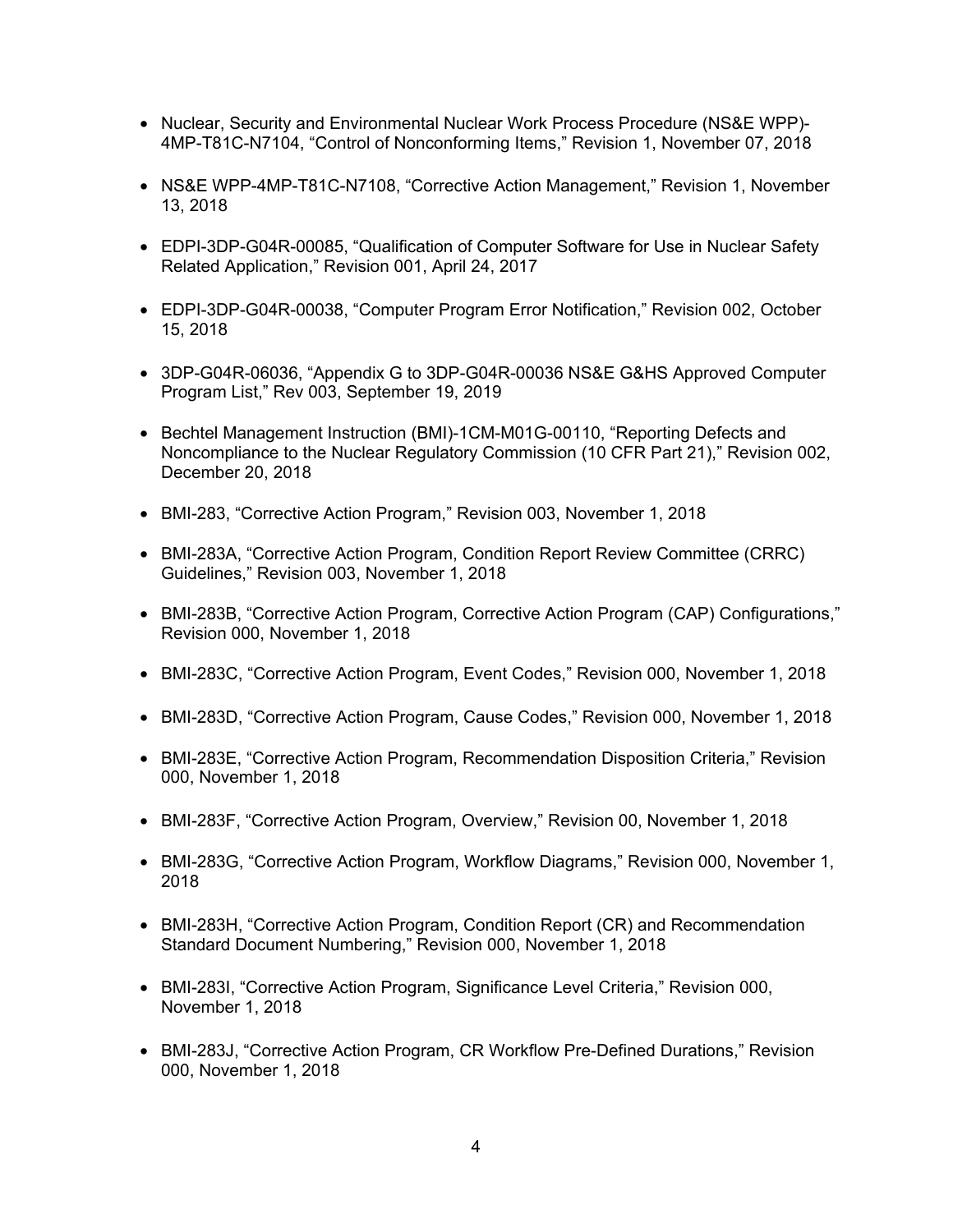- 2QP-Q01B-00304, "Audits," Revision 002.1, dated November 27, 2018
- 2QP-Q01B-00302, Auditor/Lead Auditor Qualification," dated November 27, 2018
- #DP-G06G-0002, "NQAM-Policy No Q-7.1 Control of Purchased Material Equipment and Services". Revision 005, August 5, 2012.

# Design and Commercial-Grade Dedication Records

- CGI/COM G Software Evaluation Form, Y1A-UD73-EF027, "Seep/W", Ver 7.23 Rev 000, dated January 2, 2018
- CGI/COM G Software Evaluation Form, Y1A-UD73-EF028, "Slope/W", Ver 7.23 Rev 000, dated September 8, 2015
- MC-F-16-0091, "Calculation: Turbine Building DC System Study," Version 1, dated December 20, 2016
- MC-F-16-0092, "Calculation: SW, Cooling Tower and Turbine Building Battery Sizing," Version 1, dated December 20, 2016
- NMP-ES-084-001-F10, "Design Change/Modification: Battery Banks Unit 2", Version 4, dated December 22, 2016
- NMP-AD-010-FO1, "Replace Small EDG Jacket Water and Intercooler Heat Exchanger Tube Bundles," Version 10, dated February 12, 2019

# Purchase Orders, Audit Reports, and Commercial-Grade Surveys

- Audit No. 25411-000-2QA-GAQ-19003, "Independent Audit of Southern Nuclear Company (SNC) Engineering Services Project Quality Activities, Reston VA," Revision 000, dated November 18, 2019
- Audit No. QSM-GAP-19002, "Quality Assurance Management Audit of the Nuclear, Security and Environmental (NS&E) Startup Function," Revision 000, dated May 17, 2019
- Audit No. QSM-GAP-19004, "Quality & Six Sigma Department Audit of Engineering Department Functions Including BPC BQAM Implementation, Revision 000, dated June 14, 2019
- Audit No. 26139-000-2QA-GAQ-18003-001, "Independent Audit of Bechtel Vogtle Units 3 & 4 Project Quality Function," Revision 001, dated January 17, 2019
- Audit No. QSM-GAP-18012, "Quality Assurance Management Audit of NS&E Quality Function – Reston," Revision 000, dated January 3, 2019
- Form SQ-396R, Supplier QA Program Evaluation Report. Supplier: Superheat, Inc. safety related heat treatment on-site services, dated August 12, 2019
- Form SQ-397A, Survey/Audit Report and Assessment Evaluation, dated
- Bechtel Audit 50158-100-YAA-2019-00009/NIAC Audit 24034, Audit Dates: March 5-7, 2019
- Bechtel Audit 50158-100-YAA-2017-00007/NIAC Audit 22052, Audit Dates: Jun 6-8, 2017
- Bechtel Audit 50158-100-YAA-2018-00013, Audit Date: May 9, 2018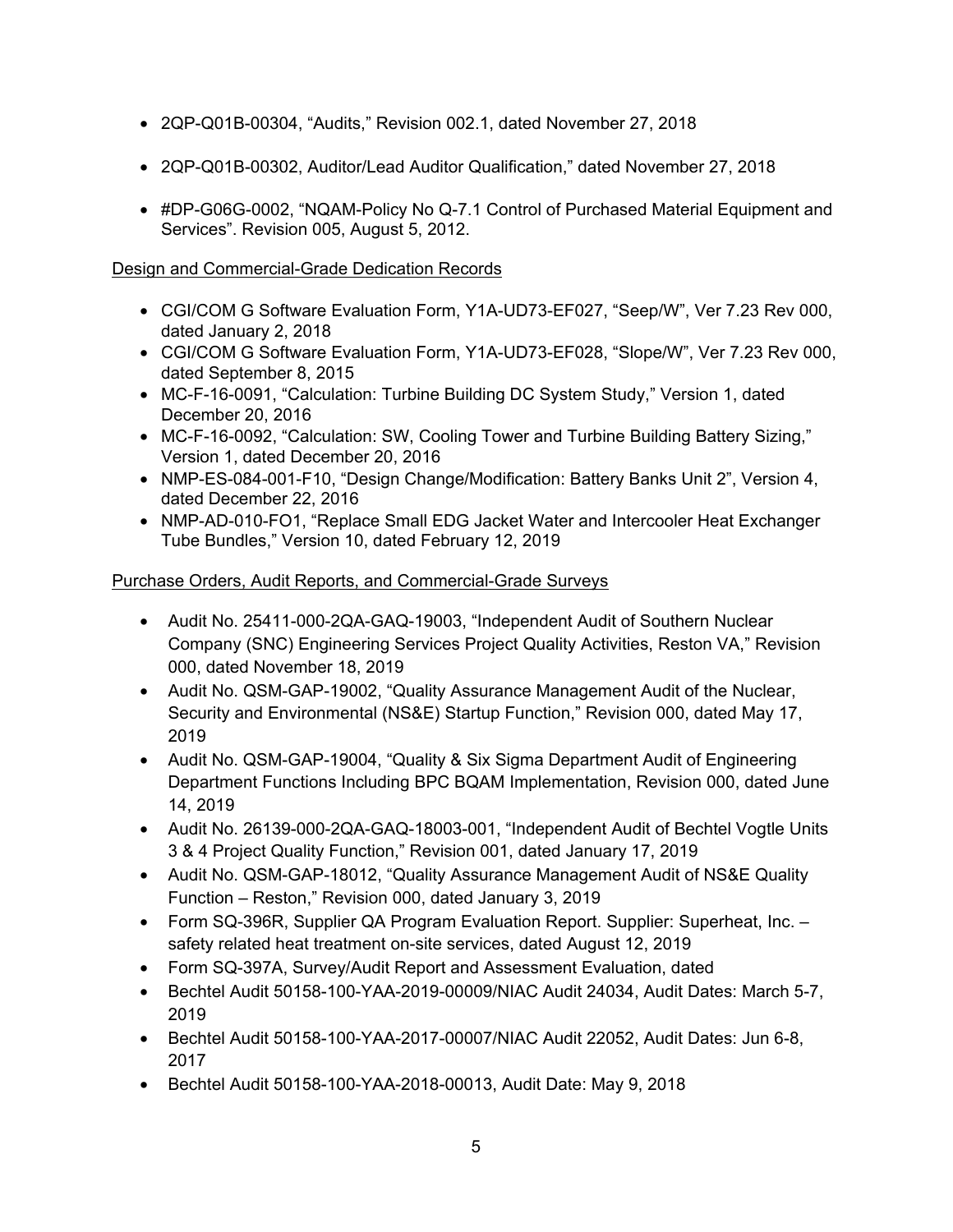- Bechtel Audit 50158-100-YAA-2018-00001/NIAC Audit 23024, Audit Dates: January 9- 11, 2018
- PO: S&ME-001-HC4-CX00-00002, June 2016 Project: Southern Nuclear Greene
- PO: AMEC-25665000-HC4-CY00-00001, October 2017: TVA Clinch River Small Modular Reactor License Application

# Condition Reports

- CR 25411-000-GCA-GAMG-00539
- CR 25411-000-GCA-GAMG-00563
- CR 25411-000-GCA-GAMG-00592
- CR 25411-000-GCA-GAMG-00597
- CR 25411-000-GCA-GAMG-00598
- CR 25411-000-GCA-GAMG-00599
- CR 25411-000-GCA-GAMG-00602
- CR 25411-000-GCA-GAMG-00603
- CR 25411-000-GCA-GAMG-00614
- CR 25411-000-GCA-GAMG-00642
- CR 25411-000-GCA-GAMG-00657
- CR 25411-000-GCA-GAMG-00661
- CR 25411-000-GCA-GAMG-00695
- CR 25411-000-GCA-GAMG-00568
- CR 25411-000-GCA-GAMG-00558
- CR 25411-000-GCA-GAMG-00636
- CR 25411-000-GCA-GAMG-00652
- CR 25411-000-GCA-GAMG-00662
- CR 25411-000-GCA-GAMG-00665
- CR 25411-000-GCA-GAMG-00712
- CR 25411-000-GCA-GAMG-00717
- CR 25411-000-GCA-GAMG-00721

# Condition Reports Opened During the NRC Inspection

- CR 97805-000-GCA-GAMG-00866
- CR 97805-000-GCA-GAMG-00867

# Training Records

- Lead Auditor Record GAQ-7GQ-00068, dated November 27, 2019
- Lead Auditor Record GAQ-7GQ-00013, dated November 16, 2018
- Lead Auditor Record GAP-7GQ-00046, dated January 5, 2019
- Lead Auditor Record GAP-7GQ-00060, dated January 5, 2019
- 25411-000-G8C-GGG-00211, dated November 22, 2019
- 25411-000-G8C-GGG-00142, dated March 5, 2018
- 25411-000-G8C-GGG-00218, dated November 20, 2019
- 25411-000-G8C-GGG-00007, dated November 21, 2019